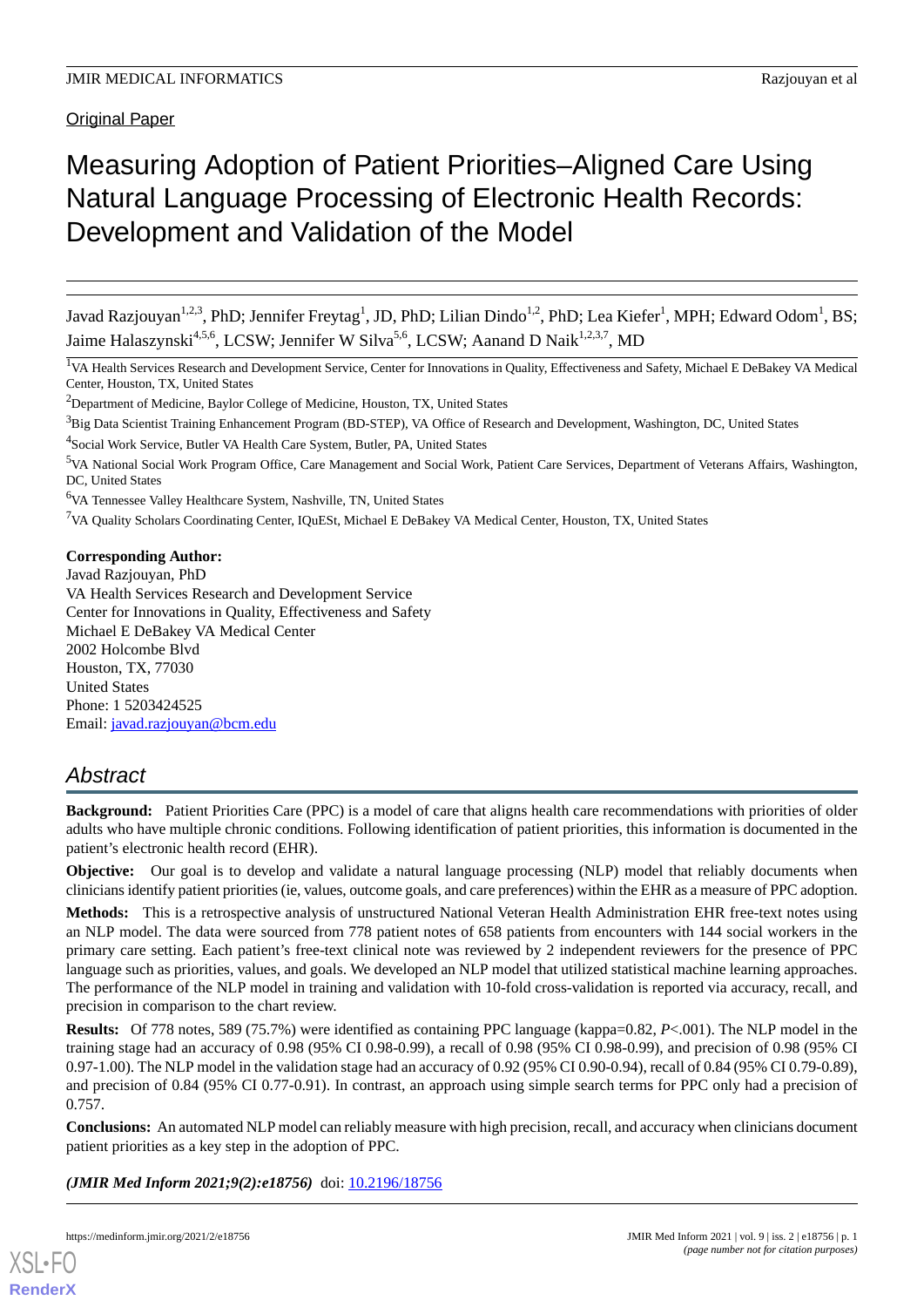### **KEYWORDS**

natural language processing; NLP; social work note; decision support; machine learning; pattern recognition; geriatric decision support system

# *Introduction*

Older adults with multiple chronic conditions (MCC) frequently receive some of the most intensive and expensive health care, much of which is of uncertain benefit [\[1](#page-6-0)-[3](#page-6-1)]. Care for these patients is often inconsistent and fragmented because the multiple specialists they see provide care based on single disease guidelines that do not take into account the complexities of MCC. Moreover, it often does not address what matters most to patients [[1](#page-6-0)[,2](#page-6-2)]. With input from patients, caregivers, clinicians, health system leaders, payers, and health care design experts, we developed Patient Priorities Care (PPC), which involves identifying, documenting, and providing care consistent with patients' health priorities  $[4,5]$  $[4,5]$  $[4,5]$  $[4,5]$ . PPC is an intervention that aims to help clinicians provide health care to older patients with MCC that aligns with their priorities, which include their individual values (what matters most), desired outcome goals, and health care preferences [[1-](#page-6-0)[6\]](#page-6-5).

In the PPC process, there are 3 key steps. First, a trained facilitator works with each patient to identify the patient's health care priorities: their values, outcome goals, and health care preferences [[1](#page-6-0)[-3](#page-6-1),[5\]](#page-6-4). Values are the people, things, activities, and capabilities *that matter most*to a person, such as connecting with others, independence, enjoying life, and balancing quality and quantity of life [\[7](#page-6-6),[8\]](#page-6-7). Patient values provide the basis for setting specific, measurable, attainable, realistic, and timely outcome goals (SMART goals). Health care preferences are the activities a patient is willing (or not willing) to do to reach their outcome goals. The second key step in PPC involves documenting patient priorities in the patient's electronic health record (EHR) [\[4](#page-6-3),[5\]](#page-6-4). This makes information about patient priorities available to different clinicians working with adults with MCC. In the final step of PPC, the clinician uses documented patient priorities to make treatment decisions that align with patient priorities [[3\]](#page-6-1).

Social workers frequently serve as facilitators in the PPC approach. Social workers use a holistic approach and encourage self-determination while promoting dignity and worth of the individual. They are also uniquely qualified to provide a wide array of quality social work interventions, including care coordination, case management, individual and group therapy, and supportive counseling for older adults with MCC. Social workers address social determinants of health and provide proactive interventions for social conditions that contribute to poor health outcomes. Social workers facilitate communication between the patient and health care provider and act as an advocate on behalf of the patient.

The PPC process thus relies on identifying and documenting patient priorities in the EHR so facilitators can share priorities with other clinicians. This documentation is done in the free text of individual visit notes. To measure adoption of PPC, the free text of clinician notes must be analyzed. Analyzing the free-text notes as yes (PPC present) or no (PPC not present) is

entitled as text classification [\[9\]](#page-6-8). Although the gold standard for text classification is human chart review, it is tedious, time consuming, expensive, and potentially risks patient privacy [[10\]](#page-6-9). To overcome these limitations, natural language processing (NLP) has been introduced as an alternative or adjunct to manual chart abstraction [\[10\]](#page-6-9). NLP refers to the computational methods of concepts, entities, events, and relations extraction from free text [[11\]](#page-6-10). NLP algorithms are used in a wide spectrum of health care–related purposes such as identifying disease risk factors, evaluating efficiency of care and costs, and extracting information from clinical notes [\[12](#page-6-11)].

The first aim of this study was to develop an NLP algorithm capable of confirming social worker use of PPC in the free-text notes of patients' EHRs. We hypothesized that the NLP model could confirm documentation of patient priorities in the free text of facilitator notes. We compared the performance of the NLP model with a chart - reviewed reference standard by reporting performance measures (ie, accuracy, recall, specificity, precision, negative predictive value). To further evaluate the performance of the NLP algorithm, we compared its accuracy to a simple search terms approach. We also used the NLP algorithm to monitor the uptake of PPC among trained social workers following dedicated training sessions and track the persistence of PPC adoption over time.

# *Methods*

### **Overview**

To create the NLP model to assess the adoption of PPC, we used the notes of a cohort of social workers who were trained to be PPC clinicians over the course of 9 months. This cohort of social workers was hired through the VA Social Work in Patient Aligned Care Teams (PACT) Staffing Program. This program was developed in May 2016 and is the result of a partnership between the Veterans Health Administration (VHA) National Social Work Program Office and the Office of Rural Health. The goal of the program is to embed social workers in rural and highly rural areas to increase Veteran access to high-quality social work services. The innovative program supports the Office of Rural Health's mission of breaking down barriers separating rural Veterans from high-quality care. Social workers are often one of the first clinicians a Veteran has contact with in the VHA. Social workers in this program provide interventions at numerous rural health VHA medical centers and outpatient clinics across the nation. Two cohorts of social workers were trained: 56 social workers from 5 VA health care systems in 2018 and 88 social workers from 12 VA health care systems in 2019. Social workers were trained to assess, evaluate, and select patients who were good candidates for PPC. Patients had to be older than 60 years of age and have at least two primary care encounters in a prior year. Social workers were trained to facilitate PPC conversations using patient and facilitator workbooks. Social workers were instructed to document all PPC-related interactions in the patient free-text

 $XSI - F($ **[RenderX](http://www.renderx.com/)**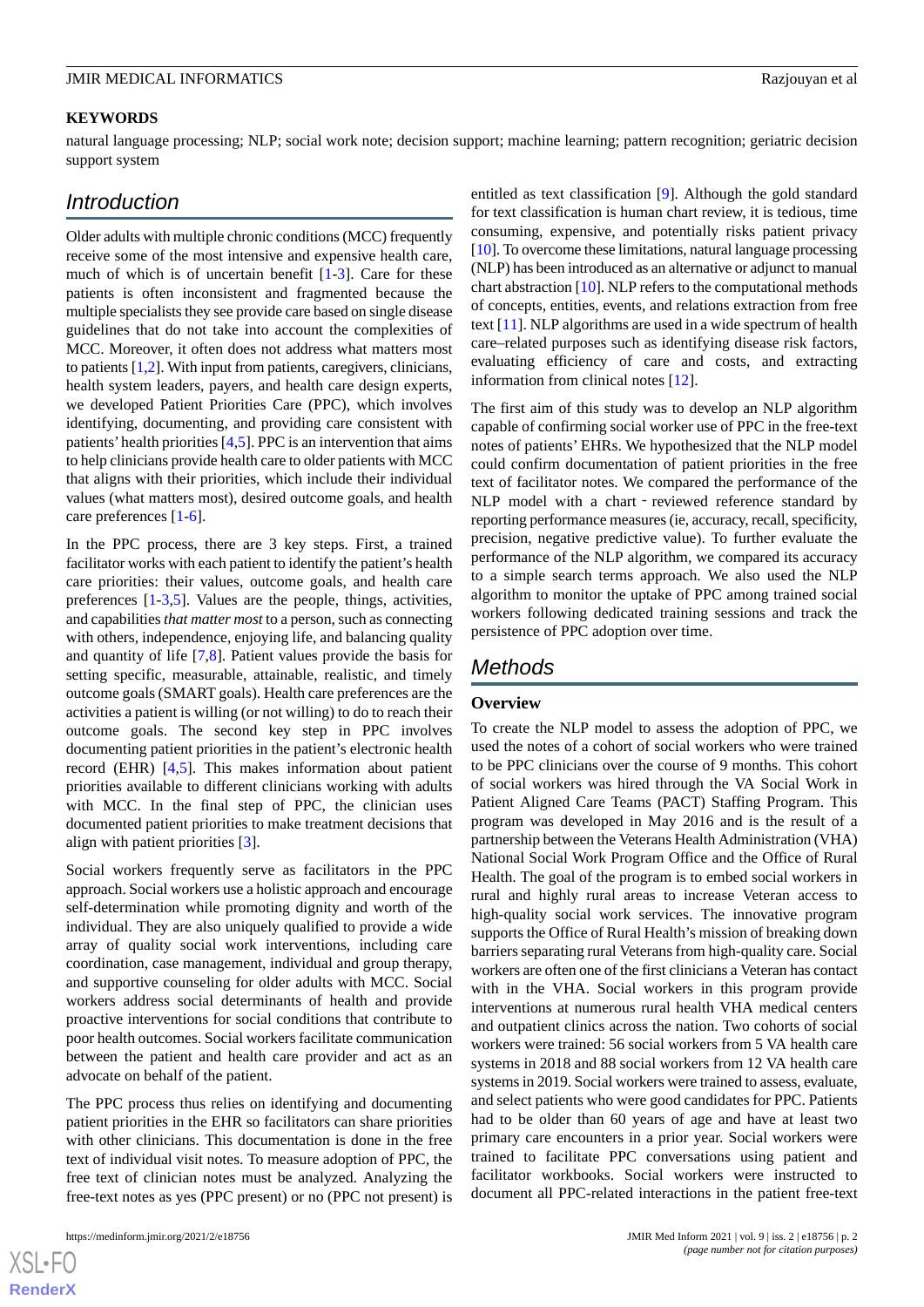note including all components of PPC. A PPC rubric was provided to social workers to document components of PPC: patient values, outcome goals, and health care preferences (see [Multimedia Appendix 1](#page-6-12)). After reviewing the PPC template and related notes, we recognized that all notes must have 2 phrases: "goal" and "value." Notes without these 2 expressions are not considered as PPC.

### **Data Collection (Search Term Approach)**

Notes of eligible patients were retrieved from the VHA Corporate Data Warehouse [\[13](#page-6-13)]. First, notes of all patients who visited with a PPC-trained social worker were retrieved from the Corporate Data Warehouse and included in a database. Notes were obtained from the first facilitated PPC visit through the end of the 2019 calendar year. The Baylor College of Medicine Institutional Review Board and the Veterans Affairs research service (IRB# H-41886) approved this study. Access to patients' data was granted through the Veterans Informatics and Computing Infrastructure.

# **The Reference Standard**

To develop the NLP algorithm, we extracted 778 notes from 658 patients who were seen by the social workers. We developed a reference standard for identifying PPC using a formal chart

review. We provided complete copies of the notes from the 2018 and 2019 cohorts to 2 independent reviewers (EO and JF). The reviewers ensured the existence of language for values, outcome goals, and care preferences for each free-text note. Charts were labeled as 0 or 1; 0 refers to absence of documented patient priorities for the patient's note, and 1 refers to documentation of priorities in free-text notes of patients. Any disagreement between reviewers was resolved by a third reviewer, a geriatrician involved in the development of PPC (AN). The agreement among reviewers is reported using the kappa statistic, and the significance level was set at *P<*.05; statistical analysis was conducted using SPSS software.

# **NLP Algorithm**

The NLP algorithm was developed using 3 steps: preprocessing, processing, and postprocessing ([Figure 1](#page-3-0)). In the preprocessing step, we cleaned the text, performed features extraction, and reduced the number of features to reduce the size of the feature space (dimensionality reduction). In the processing step, we developed a classification model to identify the yes-PPC from no-PPC notes. In postprocessing, we reported the performance models developed in the processing step and assessed the generalizability of the model.

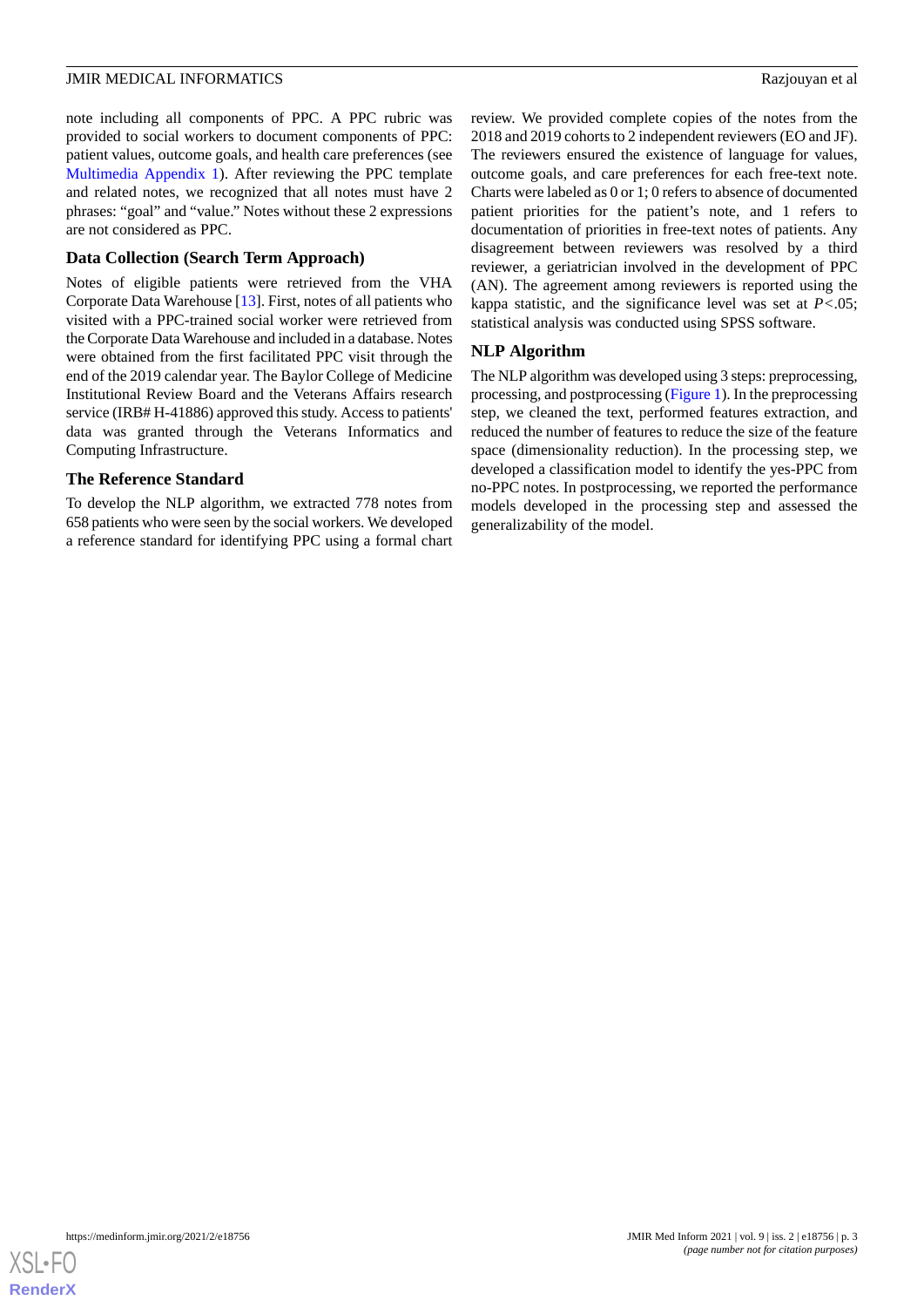<span id="page-3-0"></span>Figure 1. Process of developing the natural language processing (NLP) algorithm: (A) retrieving 106,505 notes from trained social workers after the first training workshop; (B) searching notes for existence of 2 expressions "goal" and "value," which resulted into 778 notes; (C) review and resolution of disagreements; (D) labeling of notes as yes-Patient Priorities Care (PPC; 1) or no-PPC (0); (E) development of NLP algorithm.



### *Preprocessing, Cleaning the Text*

We converted the stream of text into meaningful elements such as words, phrases, and symbols, called tokenization. We added the part of speech (eg, noun, verb, and pronoun) to each word. We removed stop words (eg, articles, conjunctions, and prepositions) and punctuation as they do not contain informational content. Words were normalized by reducing words to their word stem (stemming technique). For example, the words caregiver, caregivers, and caregiving would be reduced to "caregiv."

### *Cleaning, Features Extraction, and Feature Reduction*

To extract features from the text, we used "bag-of-words" (BoW). BoW (also known as a term-frequency counter) records the number of times that each individual word (unigram) appears in a document. We excluded unigrams with a frequency  $\leq 2$ . These words must appear in the entire sentence related to goals and values <2 times [\(Multimedia Appendix 2](#page-6-14) visualizes the BoW).

### *Processing Step, Developing a Classification Model*

We fit a linear regression model to the BoW as an independent variable and the document label of 0 versus 1 as a dependent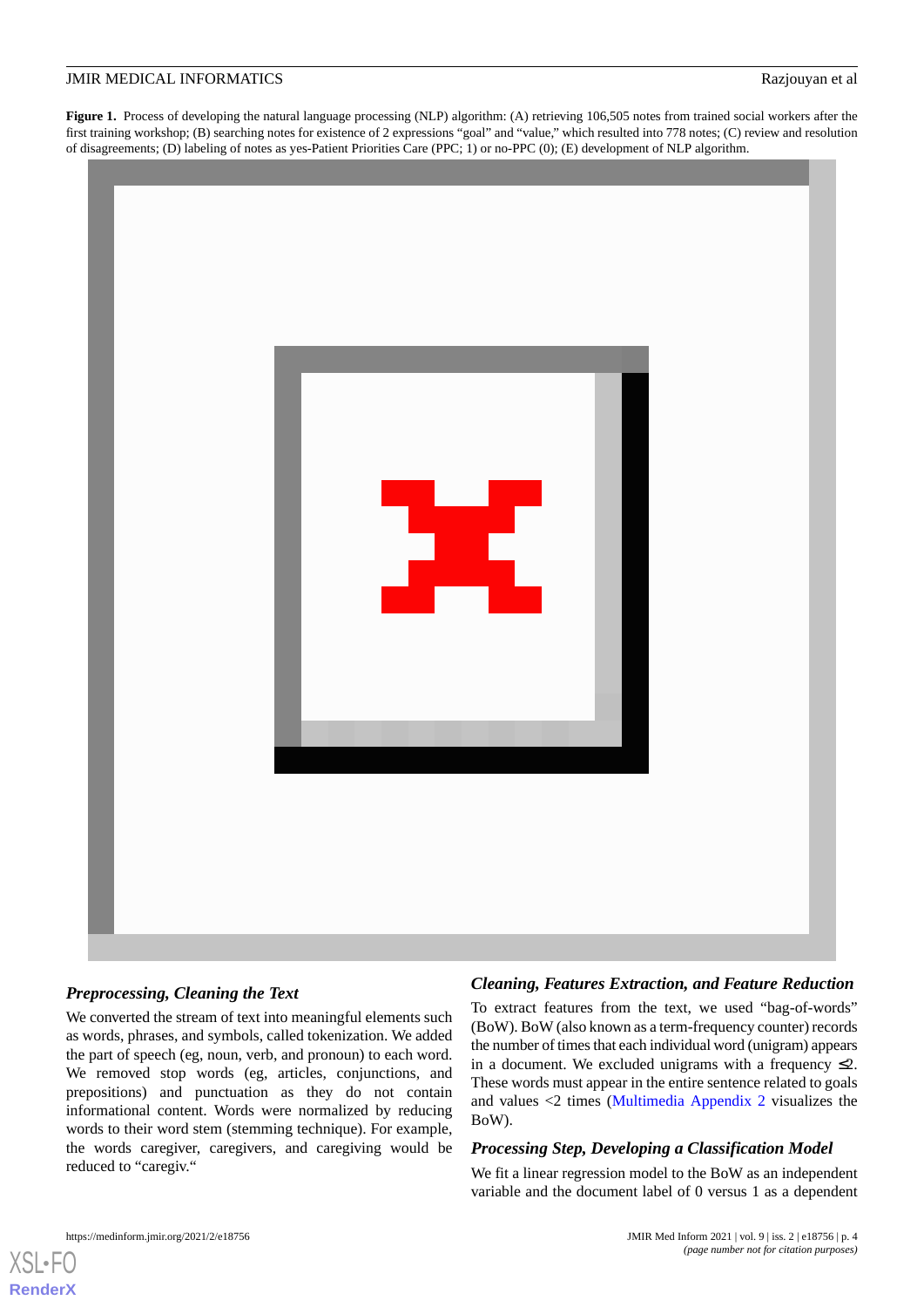#### **JMIR MEDICAL INFORMATICS** Razjouyan et al.

variable. To develop the model, we used K-fold cross-validation, with K=10. The goal of cross-validation is to test an approach's ability to predict new notes not used in training to avoid problems such as overfitting or selection bias [\[14](#page-6-15)]. In the 10-fold cross-validation, we randomly split our dataset into 10 equal sections [[15](#page-6-16)]. We trained a model with 9 splits, and we validated the performance of the model on the remaining split. The process was repeated 10 times, and the average performance is reported.

### *Postprocessing Step*

We tested each model using a validation cohort, using the model with the highest performance as compared to the chart review (validation of the model). To evaluate the performance of the NLP model in training, validation, and test phases, we used sensitivity or recall, specificity, accuracy, positive predictive value or precision, negative predictive value, and area under the curve  $[16,17]$  $[16,17]$  $[16,17]$ . To further validate the NLP approach, we compared its performance to an approach that used a simple search term assessment for the 2 expressions: "goal" and "value."

### **PPC Adoption**

As a second objective, we evaluated the adoption of PPC among trained social workers. We counted the number of yes-PPC notes in each month, and we created a time series of notes identified by the PPC algorithm. The x axis shows the month, and the y axis shows the number of documented notes with PPC language in the EHR. This evaluation helped to understand the implementation of the PPC approach among social workers

who received formal training and the persistence of PPC adoption over time.

# *Results*

### **Data**

We collected 778 notes that had "goal" and "value" within their text. These notes were collected from 658 patients from 17 VA facilities by 82 social workers. Mean patient age was 70.4 years (SD 15.2 years), 91.6% (603/658) were male, 23.4% (154/658) had all-cause-of-mortality recorded, 91.8% (604/658) were of "Not Hispanic or Latino" ethnicity, 71.9% (473/658) were White, 6.7% (44/658) were "Black or African American," and 47.4% (312/658) were married.

The 2 reviewers disagreed on 54 notes and agreed on 724 (724/778, 93.1%) notes. The level of agreement after removing the chance effect was reduced to 82% (kappa=0.820, standard error 0.023, *P*<.001).

# **Model Performance**

The performance of the NLP model is shown in [Table 1.](#page-4-0) The NLP model performance was calculated over notes (N=778) that had "goal" and "value" in their text. In the 10-fold cross-validation, the model validation reached an average of 0.92 (95% CI 0.90-0.94) for accuracy, 0.84 (95% CI 0.79-0.89) for sensitivity, 0.95 (95% CI 0.92-0.97) for specificity, 0.84 (95% CI 0.77-0.91) for the positive predictive value, and 0.95 (95% CI 0.93-0.96) for the negative predictive value.

<span id="page-4-0"></span>**Table 1.** Comparison of chart-reviewed, free-text notes and natural language processing (NLP) model for the training and validation.

| Parameters                              | Training, mean $(95\% \text{ CI})^{\text{a}}$ | Validation, mean (95% CI) <sup>a</sup> |
|-----------------------------------------|-----------------------------------------------|----------------------------------------|
| Accuracy                                | $0.98(0.98-0.99)$                             | $0.92(0.90-0.94)$                      |
| Sensitivity or recall                   | $0.98(0.98-0.99)$                             | $0.84(0.79-0.89)$                      |
| Specificity                             | $0.99(0.98-0.99)$                             | $0.95(0.92-0.97)$                      |
| Positive predictive values or precision | $0.98(0.97-1.00)$                             | $0.84(0.77-0.91)$                      |
| Negative predictive value               | $0.99(0.98-0.99)$                             | $0.95(0.93-0.96)$                      |

<sup>a</sup>Reported for 10-fold cross validation.

<span id="page-4-1"></span>In contrast, an approach using simple search terms ("goal" and "value") applied to large text performed less well. The total number of notes that the social workers produced was 106,505. [Table 2](#page-4-1) describes the precision of this model. The precision of the NLP model was >0.99, while the precision of the simple search terms was 0.7571. In the other words, the simple search terms method falsely recognized 1 out of 4 notes as PPC.

|  |  |  | Table 2. Comparison of the natural language processing (NLP) model and simple search terms on all 106,505 notes. |
|--|--|--|------------------------------------------------------------------------------------------------------------------|
|  |  |  |                                                                                                                  |

| Parameters                              | Search terms | NLP model |
|-----------------------------------------|--------------|-----------|
| Accuracy                                | 0.9982       | 0.9999    |
| Sensitivity or recall                   | 1.0000       | 0.9999    |
| Specificity                             | 0.9982       | 0.9983    |
| Positive predictive values or precision | 0.7571       | 1.0000    |
| Negative predictive value               | 1.0000       | 0.9849    |

[Figure 2](#page-5-0) describes the adoption of PPC within the notes of trained social workers over time. The 2 peaks represent the times immediately following training of social workers to use

PPC. [Figure 2](#page-5-0) also demonstrates that several months following the cessation of training, the persistence of PPC adoption

https://medinform.jmir.org/2021/2/e18756 JMIR Med Inform 2021 | vol. 9 | iss. 2 | e18756 | p. 5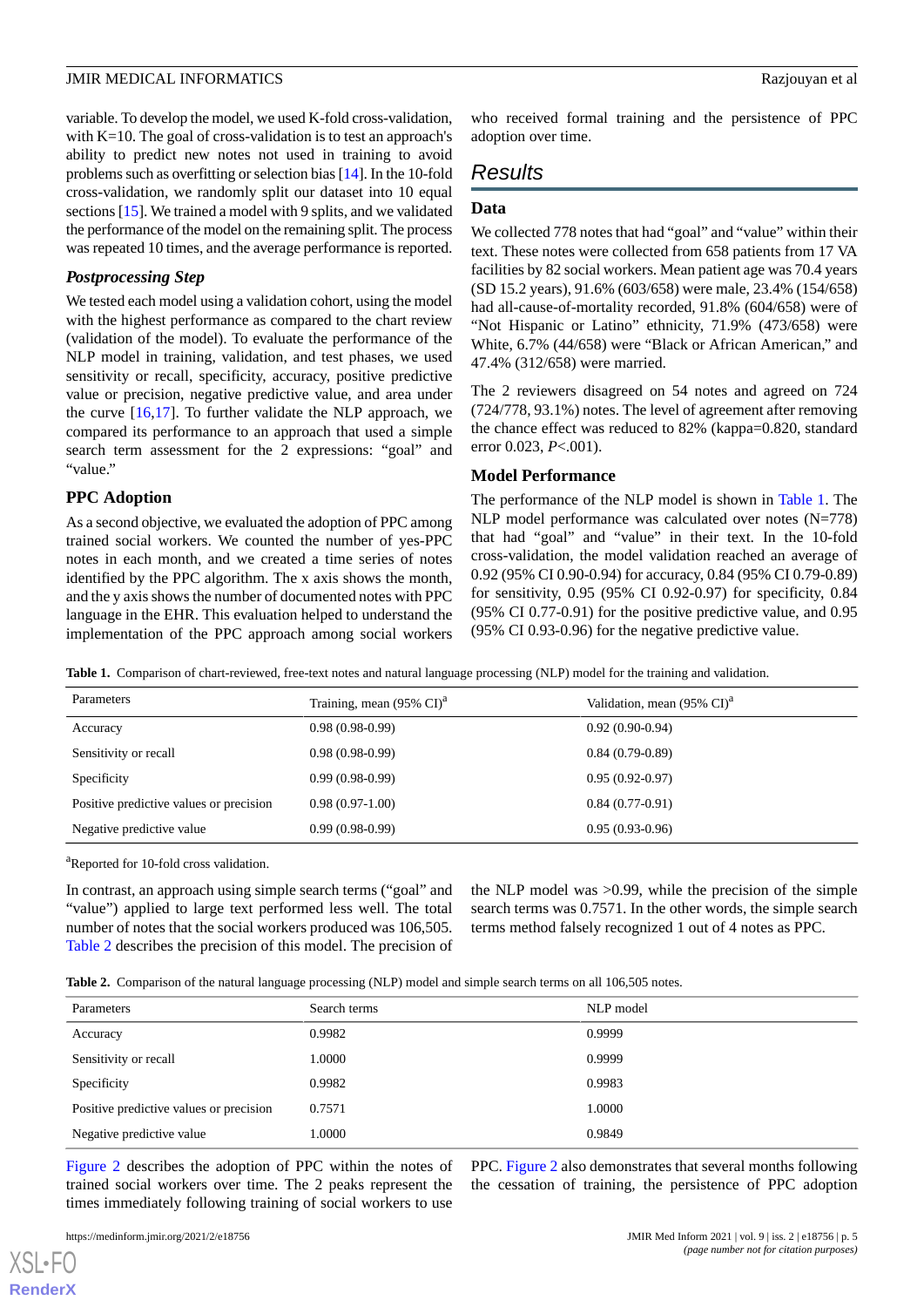declined. The NLP algorithm was useful in tracking PPC adoption over time.

<span id="page-5-0"></span>Figure 2. Monthly report of the number of Patient Priorities Care (PPC) encounters documented in the patients' free-text notes in the Veterans Administration (VA) electronic health records; the 2 peaks are associated with training of social workers to use PPC.



# *Discussion*

# **Principal Findings**

Our results demonstrate that an NLP algorithm was highly accurate in identifying patients' free-text notes with PPC language. Such a design has shown promise in previous work identifying risk factors for heart disease [\[18](#page-7-2)]. The NLP model had a high performance of 0.84 in validation, and its precision was higher than an approach using only simple search terms. The NLP algorithm was also able to capture peaks in PPC adoption following social worker training and the eventual decline in PPC adoption over time. Such a tool may be used to monitor the overall implementation of interventions like PPC among trained social workers and to adjust the training process.

While this NLP model performed well, model performance (precision and recall) could improve with the use of more complex strategies such as utilizing bigram or n-gram BoW, other sophisticated feature extractions (eg, graph mining [\[19](#page-7-3)]), and nonlinear models (eg, deep learning [\[20](#page-7-4)]). To reduce the computational cost of developing and implementing a model to test the use of PPC by trained facilitators, we propose the NLP model as a method that reduces the time and cost with other methods of assessment. Further development of this model will offer assessment with more precision. Despite these limitations, the NLP model performed better than the simple search term method, which had a 1-in-4 notes rate of misclassification.

This study opens 3 new avenues for further investigation. By identifying PPC notes, we can longitudinally assess care for patients throughout VA facilities and understand changes in health care delivered after PPC encounters [[6](#page-6-5)[,21](#page-7-5)]. We can identify patterns and consistency in how social workers and other clinicians document patient priorities over the course of multiple interactions with patients [\[3\]](#page-6-1). By further expanding the NLP algorithm, we can also examine common priorities among our patient population and increase clinician, patient, and caregiver awareness of priorities recorded in the EHR. For successful implementation of PPC, we must assess other factors that play roles in the successful implementation of PPC, such as resource availability, adoption of PPC on a provider and facility level, and readiness of clinicians for implementation [[4\]](#page-6-3). We can also use sociodemographic data to pinpoint the ways individual characteristics of patients might influence the implementation of PPC by clinicians. We can also provide individualized feedback to each clinician to enhance their patient engagement process. Using this algorithm, we can measure long-term outcomes of interest, such as mortality and independent living.

# **Implications**

This study achieved its overall objective of developing a simple NLP model to identify free-text notes that show evidence of documented patient priorities as part of the PPC process. Our NLP model complements PPC by measuring the extent to which social workers trained in PPC identify and document patient priorities. The NLP model can enable trainers to provide feedback on the implementation of PPC in the EHR. Additionally, this method can analyze the free text of any note for documentation of patient priorities generally in an effort to link those documented priorities with many patient outcomes without requiring labor-intensive methods for individual chart review.

# **Acknowledgments**

This research was funded by the Department of Veterans Affairs, Office of Rural Health and Geriatrics and Extended Care Central Office; and the Center for Innovations in Quality, Effectiveness and Safety (CIN 13-413) at the Michael E. DeBakey VA Medical Center, Houston, TX. JR receives support from the Big Data-Scientist Training Enhancement Program (BD-STEP) at the Department of Veterans Affairs and National Cancer Institute.

### **Authors' Contributions**

AN and JR had full access to all of the data in the study and take responsibility for the integrity of the data and the accuracy of the data analysis. AN and JR conceived and designed the study. JR, AN, and LD acquired, analyzed, and interpreted the data. JR and JF drafted the manuscript. JV performed the statistical analysis. AN obtained funding. JR, AN, LD, JH, and JS critically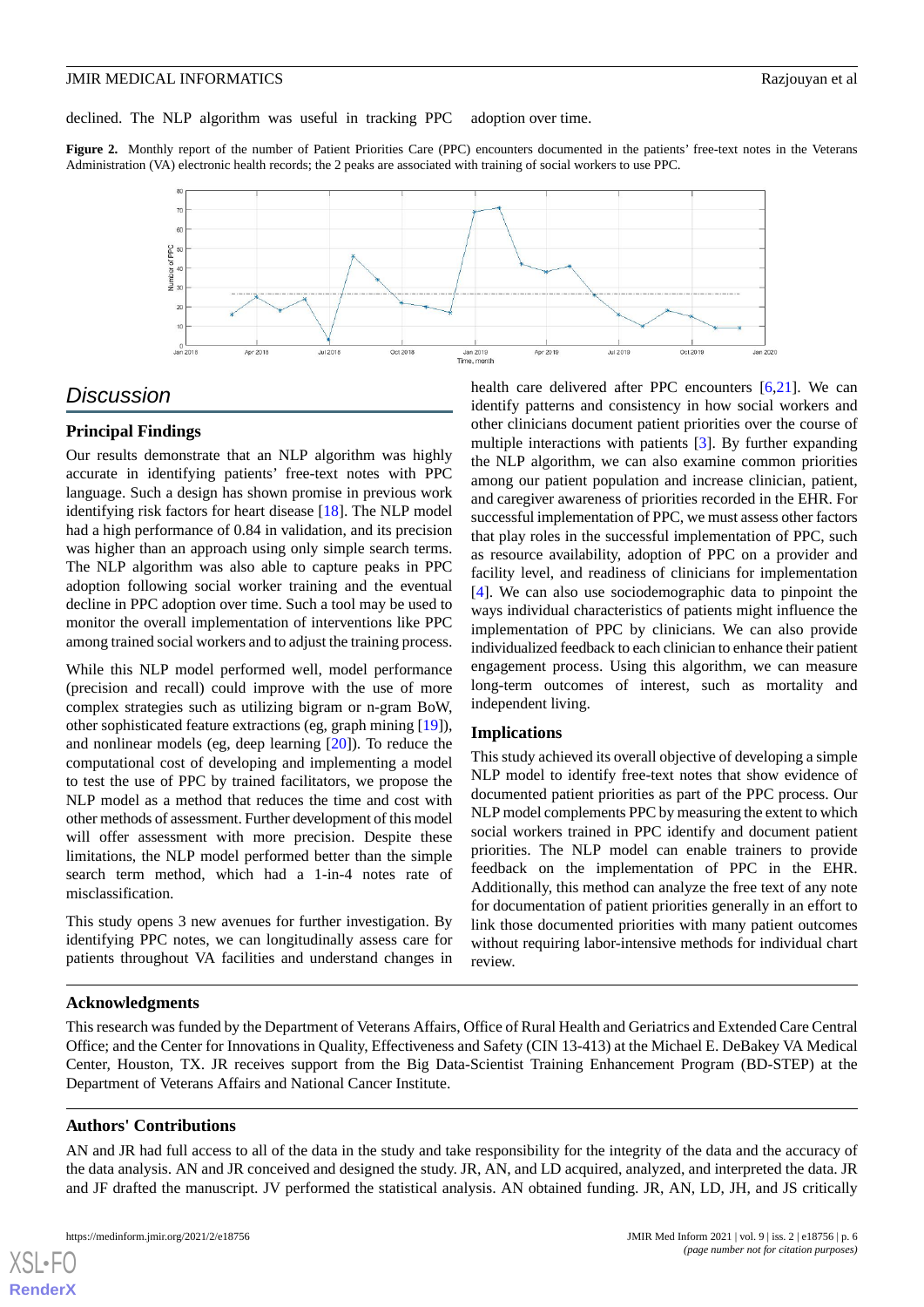revised the manuscript for important intellectual content. JF, LK, EO, JH, and JS provided administrative, technical, or material support. AN and LD supervised the study.

# **Conflicts of Interest**

<span id="page-6-12"></span>None declared.

# **Multimedia Appendix 1**

<span id="page-6-14"></span>Note template provided to the social workers during online training. [[PNG File , 607 KB-Multimedia Appendix 1](https://jmir.org/api/download?alt_name=medinform_v9i2e18756_app1.png&filename=5790548daa8fcede976724434c16967f.png)]

# **Multimedia Appendix 2**

Visualization of each word in the Patient Priorities Care (PPC) notes, with the importance based on frequency. [[PNG File , 389 KB-Multimedia Appendix 2](https://jmir.org/api/download?alt_name=medinform_v9i2e18756_app2.png&filename=f7e803f973b413a456486964fb360177.png)]

# <span id="page-6-0"></span>**References**

- <span id="page-6-2"></span>1. Ferris R, Blaum C, Kiwak E, Austin J, Esterson J, Harkless G, et al. Perspectives of Patients, Clinicians, and Health System Leaders on Changes Needed to Improve the Health Care and Outcomes of Older Adults With Multiple Chronic Conditions. J Aging Health 2018 Jun 01;30(5):778-799. [doi: [10.1177/0898264317691166\]](http://dx.doi.org/10.1177/0898264317691166) [Medline: [28553806](http://www.ncbi.nlm.nih.gov/entrez/query.fcgi?cmd=Retrieve&db=PubMed&list_uids=28553806&dopt=Abstract)]
- <span id="page-6-1"></span>2. Tinetti ME, Esterson J, Ferris R, Posner P, Blaum CS. Patient Priority-Directed Decision Making and Care for Older Adults with Multiple Chronic Conditions. Clin Geriatr Med 2016 May;32(2):261-275. [doi: [10.1016/j.cger.2016.01.012](http://dx.doi.org/10.1016/j.cger.2016.01.012)] [Medline: [27113145](http://www.ncbi.nlm.nih.gov/entrez/query.fcgi?cmd=Retrieve&db=PubMed&list_uids=27113145&dopt=Abstract)]
- <span id="page-6-3"></span>3. Tinetti ME, Naik AD, Dindo L, Costello DM, Esterson J, Geda M, et al. Association of Patient Priorities-Aligned Decision-Making With Patient Outcomes and Ambulatory Health Care Burden Among Older Adults With Multiple Chronic Conditions: A Nonrandomized Clinical Trial. JAMA Intern Med 2019 Oct 07;179(12):1688 [\[FREE Full text\]](http://europepmc.org/abstract/MED/31589281) [doi: [10.1001/jamainternmed.2019.4235\]](http://dx.doi.org/10.1001/jamainternmed.2019.4235) [Medline: [31589281\]](http://www.ncbi.nlm.nih.gov/entrez/query.fcgi?cmd=Retrieve&db=PubMed&list_uids=31589281&dopt=Abstract)
- <span id="page-6-4"></span>4. Blaum CS, Rosen J, Naik AD, Smith CD, Dindo L, Vo L, et al. Feasibility of Implementing Patient Priorities Care for Older Adults with Multiple Chronic Conditions. J Am Geriatr Soc 2018 Oct 03;66(10):2009-2016 [[FREE Full text](http://europepmc.org/abstract/MED/30281777)] [doi: [10.1111/jgs.15465\]](http://dx.doi.org/10.1111/jgs.15465) [Medline: [30281777\]](http://www.ncbi.nlm.nih.gov/entrez/query.fcgi?cmd=Retrieve&db=PubMed&list_uids=30281777&dopt=Abstract)
- <span id="page-6-5"></span>5. Naik AD, Dindo LN, Van Liew JR, Hundt NE, Vo L, Hernandez-Bigos K, et al. Development of a Clinically Feasible Process for Identifying Individual Health Priorities. J Am Geriatr Soc 2018 Oct 03;66(10):1872-1879. [doi: [10.1111/jgs.15437\]](http://dx.doi.org/10.1111/jgs.15437) [Medline: [30281794](http://www.ncbi.nlm.nih.gov/entrez/query.fcgi?cmd=Retrieve&db=PubMed&list_uids=30281794&dopt=Abstract)]
- <span id="page-6-6"></span>6. Freytag J, Dindo L, Catic A, Johnson AL, Bush Amspoker A, Gravier A, et al. Feasibility of Clinicians Aligning Health Care with Patient Priorities in Geriatrics Ambulatory Care. J Am Geriatr Soc 2020 Sep 20;68(9):2112-2116. [doi: [10.1111/jgs.16662\]](http://dx.doi.org/10.1111/jgs.16662) [Medline: [32687218\]](http://www.ncbi.nlm.nih.gov/entrez/query.fcgi?cmd=Retrieve&db=PubMed&list_uids=32687218&dopt=Abstract)
- <span id="page-6-8"></span><span id="page-6-7"></span>7. Naik AD, Martin LA, Moye J, Karel MJ. Health Values and Treatment Goals of Older, Multimorbid Adults Facing Life-Threatening Illness. J Am Geriatr Soc 2016 Mar 21;64(3):625-631 [\[FREE Full text](http://europepmc.org/abstract/MED/27000335)] [doi: [10.1111/jgs.14027\]](http://dx.doi.org/10.1111/jgs.14027) [Medline: [27000335](http://www.ncbi.nlm.nih.gov/entrez/query.fcgi?cmd=Retrieve&db=PubMed&list_uids=27000335&dopt=Abstract)]
- <span id="page-6-9"></span>8. Karel MJ, Mulligan EA, Walder A, Martin LA, Moye J, Naik AD. Valued life abilities among veteran cancer survivors. Health Expect 2016 Jun 29;19(3):679-690 [\[FREE Full text\]](http://europepmc.org/abstract/MED/25645124) [doi: [10.1111/hex.12343\]](http://dx.doi.org/10.1111/hex.12343) [Medline: [25645124\]](http://www.ncbi.nlm.nih.gov/entrez/query.fcgi?cmd=Retrieve&db=PubMed&list_uids=25645124&dopt=Abstract)
- <span id="page-6-10"></span>9. Kowsari K, Jafari Meimandi K, Heidarysafa M, Mendu S, Barnes LE, Brown DE. Text Classification Algorithms: A Survey. Information 2019 Apr 23;10(4):150. [doi: [10.3390/info10040150](http://dx.doi.org/10.3390/info10040150)]
- <span id="page-6-11"></span>10. Carrell D, Halgrim S, Tran DT, Buist DSM, Chubak J, Chapman WW, et al. Using natural language processing to improve efficiency of manual chart abstraction in research: the case of breast cancer recurrence. Am J Epidemiol 2014 Mar 15;179(6):749-758 [[FREE Full text](http://europepmc.org/abstract/MED/24488511)] [doi: [10.1093/aje/kwt441](http://dx.doi.org/10.1093/aje/kwt441)] [Medline: [24488511](http://www.ncbi.nlm.nih.gov/entrez/query.fcgi?cmd=Retrieve&db=PubMed&list_uids=24488511&dopt=Abstract)]
- <span id="page-6-13"></span>11. Wang Y, Wang L, Rastegar-Mojarad M, Moon S, Shen F, Afzal N, et al. Clinical information extraction applications: A literature review. J Biomed Inform 2018 Jan; 77:34-49 [\[FREE Full text\]](https://linkinghub.elsevier.com/retrieve/pii/S1532-0464(17)30256-3) [doi: [10.1016/j.jbi.2017.11.011](http://dx.doi.org/10.1016/j.jbi.2017.11.011)] [Medline: [29162496\]](http://www.ncbi.nlm.nih.gov/entrez/query.fcgi?cmd=Retrieve&db=PubMed&list_uids=29162496&dopt=Abstract)
- <span id="page-6-15"></span>12. Koleck T, Dreisbach C, Bourne PE, Bakken S. Natural language processing of symptoms documented in free-text narratives of electronic health records: a systematic review. J Am Med Inform Assoc 2019 Apr 01;26(4):364-379 [\[FREE Full text\]](http://europepmc.org/abstract/MED/30726935) [doi: [10.1093/jamia/ocy173\]](http://dx.doi.org/10.1093/jamia/ocy173) [Medline: [30726935](http://www.ncbi.nlm.nih.gov/entrez/query.fcgi?cmd=Retrieve&db=PubMed&list_uids=30726935&dopt=Abstract)]
- <span id="page-6-16"></span>13. Begoli E, Kistler D, Bates J. Towards a heterogeneous, polystore-like data architecture for the US Department of Veteran Affairs (VA) enterprise analytics. 2017 Presented at: 2016 IEEE International Conference on Big Data; December 5-8, 2016; Washington, DC. [doi: [10.1109/bigdata.2016.7840896](http://dx.doi.org/10.1109/bigdata.2016.7840896)]
- 14. Cawley GC, Talbot NLC. On over-fitting in model selection and subsequent selection bias in performance evaluation. Journal of Machine Learning Research 2010;11:2079-2107.
- 15. Chicco D. Ten quick tips for machine learning in computational biology. BioData Min 2017 Dec 8;10(1):35 [[FREE Full](https://biodatamining.biomedcentral.com/articles/10.1186/s13040-017-0155-3) [text](https://biodatamining.biomedcentral.com/articles/10.1186/s13040-017-0155-3)] [doi: [10.1186/s13040-017-0155-3\]](http://dx.doi.org/10.1186/s13040-017-0155-3) [Medline: [29234465](http://www.ncbi.nlm.nih.gov/entrez/query.fcgi?cmd=Retrieve&db=PubMed&list_uids=29234465&dopt=Abstract)]